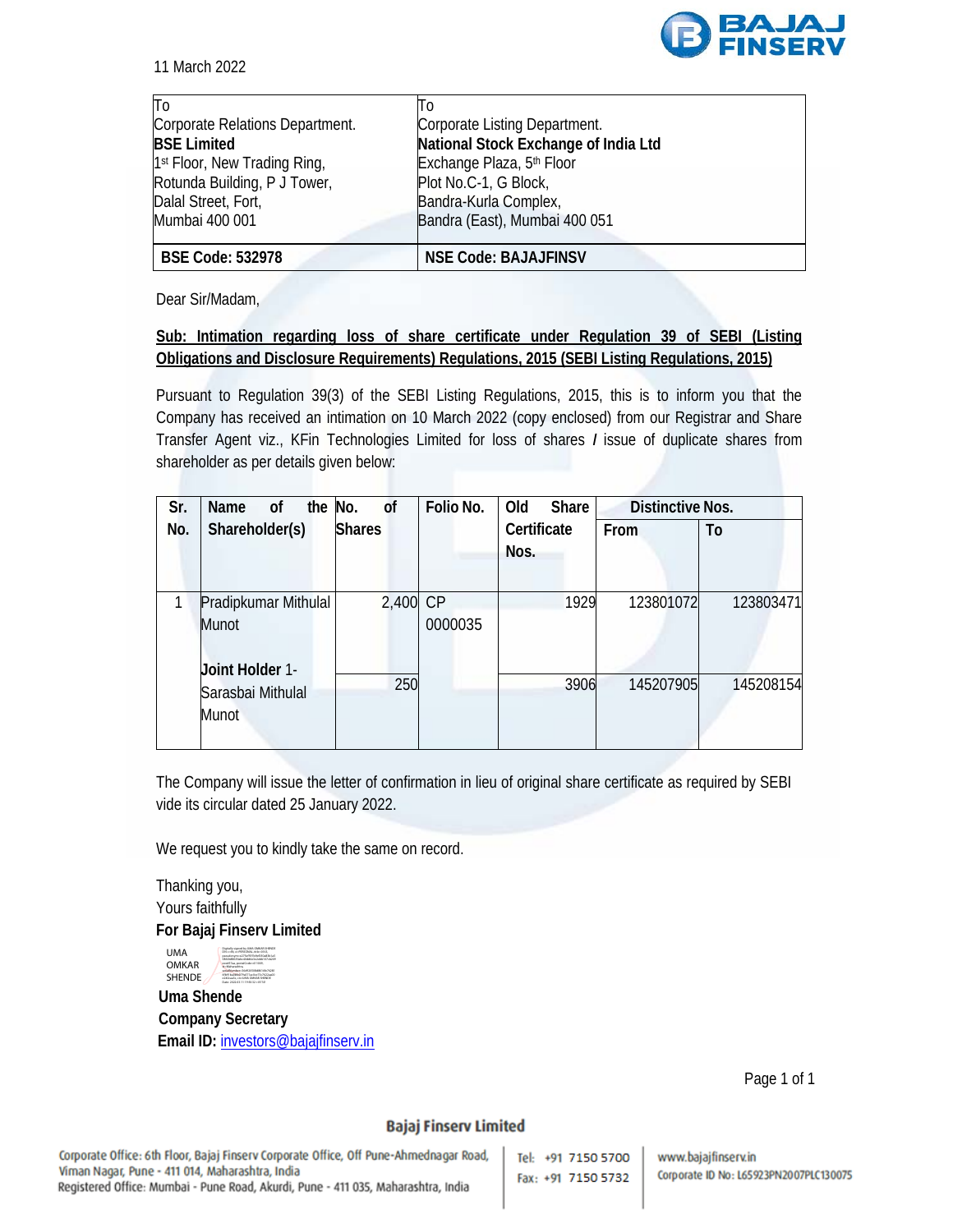## **Yash Tapadiya**

| From:               | K Sharma <kanhai.sharma@kfintech.com></kanhai.sharma@kfintech.com>                                           |
|---------------------|--------------------------------------------------------------------------------------------------------------|
| Sent:               | 10 March 2022 19:28                                                                                          |
| To:                 | Sonika Kulhare                                                                                               |
| Cc:                 | Uma Shende; Yash Tapadiya; shahid md; Md Mohsinuddin                                                         |
| Subject:            | BJFS -Stock exchange intimation & Approval for Duplicate share certificate and Joint holder name<br>deletion |
| <b>Attachments:</b> | CP 0000035.pdf                                                                                               |

\*\*\* CAUTION : This email is originated from outside of the organization. Do not click links or open attachments unless you recognize the sender and know the content is safe. \*\*\*

Dear Sonika,

.

Please find the below details of the investor(s) seeking procedures / Receipt of Documents for issuance of duplicate share certificate(s). Here are the attached documents for your ready reference.

| <b>Unit Name</b>        | <b>Inward No</b> | <b>Inward Date</b> | folio      | <b>Name</b>            | <b>Sub Code</b> |
|-------------------------|------------------|--------------------|------------|------------------------|-----------------|
| BAJAJ FINSERV LIMITED I | 18814A           | 10-03-2022         | CP 0000035 | PRADEEP MITHULAL MUNOT | <b>SH05</b>     |

| Folio                   | CP 0000035                         |
|-------------------------|------------------------------------|
| <b>Current Holdings</b> | 2650                               |
| <b>Holder Name</b>      | PRADIPKUMAR MITHULAL MUNOT         |
| Joint Name 1            | SARASBAI MITHULAL MUNOT (Deceased) |
| Joint Name 2            |                                    |

| Cert No. | Cert.Shares | <b>Dist From</b>    | Dist To |
|----------|-------------|---------------------|---------|
| 1929     | 2400        | 123801072 123803471 |         |
| 3906     | 250         | 145207905 145208154 |         |

We, also, confirm that all the documents received from the concerned shareholder and verified at our end and same were found in order.

Hence, we request you to kindly take up for the approval of the same.